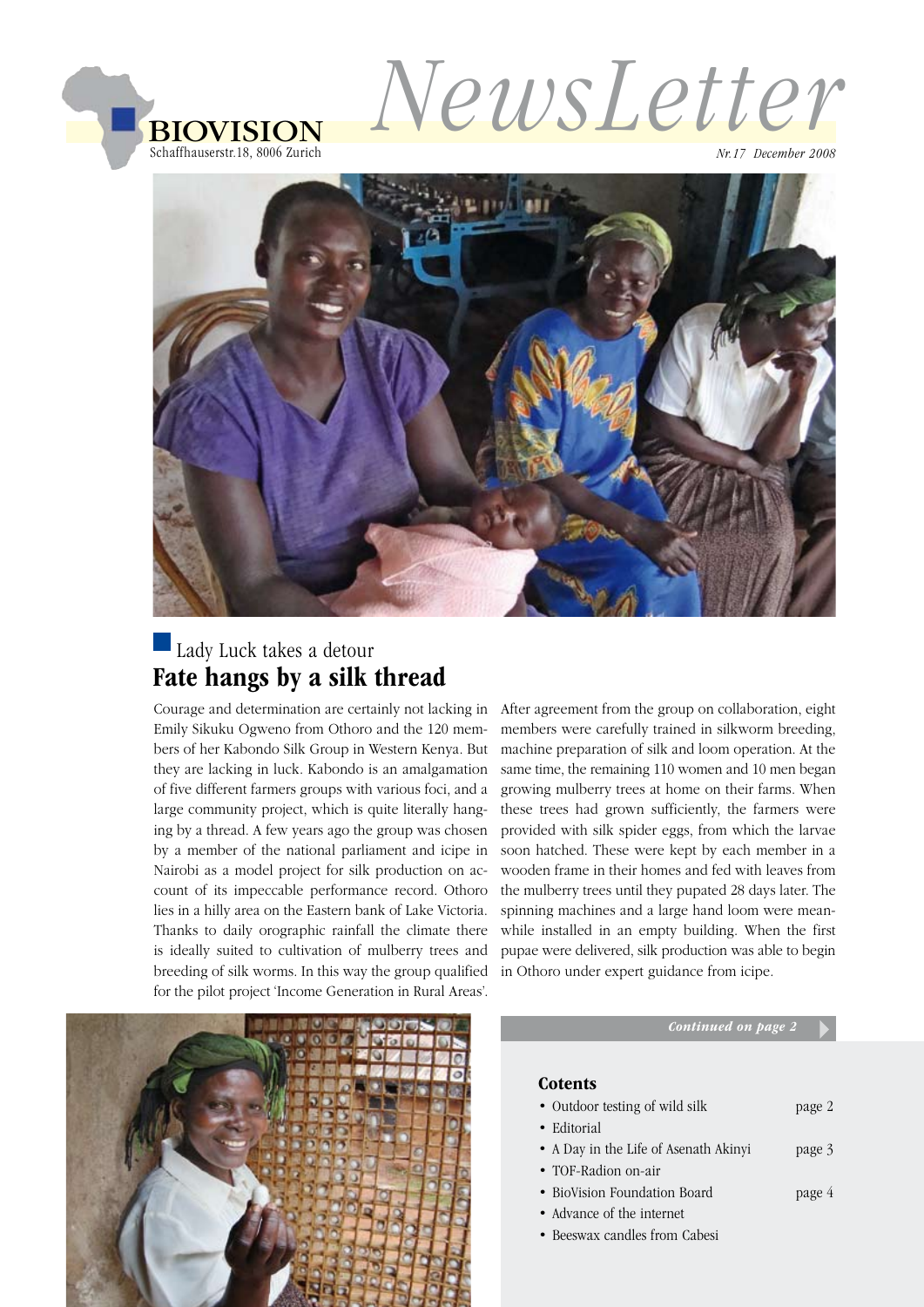#### Editorial



Jubilation broke out in Chemaley in the middle of October as I, and the rest of the Foundation Board were handed a glittering BioVision logo made from glass beads. A birthday present from West Pokot: 10 years of BioVision! We made use of this joyous event to get an on-site picture of some of the projects in Kenya for ourselves. Together with project partners we evaluated the work done so far and considered the strategy for the coming year. All the dedicated people in the project and their performance record encouraged me enormously. They are living proof that we can change things if we take the chance! Ten years ago, Bio-Vision was just an idea – the vision of a better world with healthy people and development in harmony with nature. Today we have already come far on our path, and we have been able to achieve a great deal in a short time. Through us, thousands of people in East Africa get the chance to improve their lives with newly-gained knowledge and fresh opportunities. I thank you and hope to count on your continued support in the future.

Dr Hans Rudolf Herren *President of the BioVision Foundation*

#### *Continued from page1*

#### Bad luck often has company

Whole village had a big party when the group presented their first 60 metres of silk. But a savage storm brought the celebrations to an abrupt end. Enormous gusts of wind completely wrecked the electricity supply and the factory. Thankfully the machines withstood the bad weather without sustaining any noteworthy damage. Emily Sikuku Ogweno and her people picked themselves up and gathered the means to rebuild the factory building. Then fate struck again. First they were deceived out of their money by corrupt middlemen. Then the devastating riots after the Kenyan presidential election brought the project to a standstill. But the Kabondo Silk Group and its president still were not beaten. Hope was too strong and the project was too important. Emily Sikuku describes the reason for their iron will in this way: "This is the chance to reduce poverty in our region". Young mother Shelamea Otieno agrees: "We are putting everything into making Othoro a silk production area and into creating new opportunities for income generation for hundreds of farming families." Recently these motivated women farmers were able to convince the Kenyan authorities to provide the group with state support. BioVision steps in to provide the remaining necessary funds. "We are only a small step away, really" – Verena Albertin, Project Co-ordinator, explains the positive decision. "In Othoro we see the opportunity to expand the horizons of many people, often still young, with little expenditure." According to icipe, the demand for African silk today is already very high and continuing to rise. So the chances are still good that Lady Luck will find her way back to Othoro.



*BioVision Project BV EH-06*

### BioVision Project Cabesi Wild silk as a market niche for Africa

At icipe, possibilities for the commercial and sustainable use of insects are being researched. Particular interest is granted to the African silk spider and its relationship with the wild acacia. According to head of department Dr. Suresh

> Raina, the demand for African wild silk is enormous and the production of this in the semi-arid zones therefore constitutes a very promising market niche. "It would be a great chance for the already disadvantaged people in arid and semi-arid areas to use their natural resources in a profitable, environmentally friendly and sustainable way." In Chesegon (Pokot) experiments in the breeding of wild silk worms are taking place. In order to find out how many silk spiders a tree can support, and to protect the grubs from predators, they and their host tree are wrapped up in a net. The health and development of the animals are regularly monitored by project workers.

> > *BioVision Project BV EH-02*

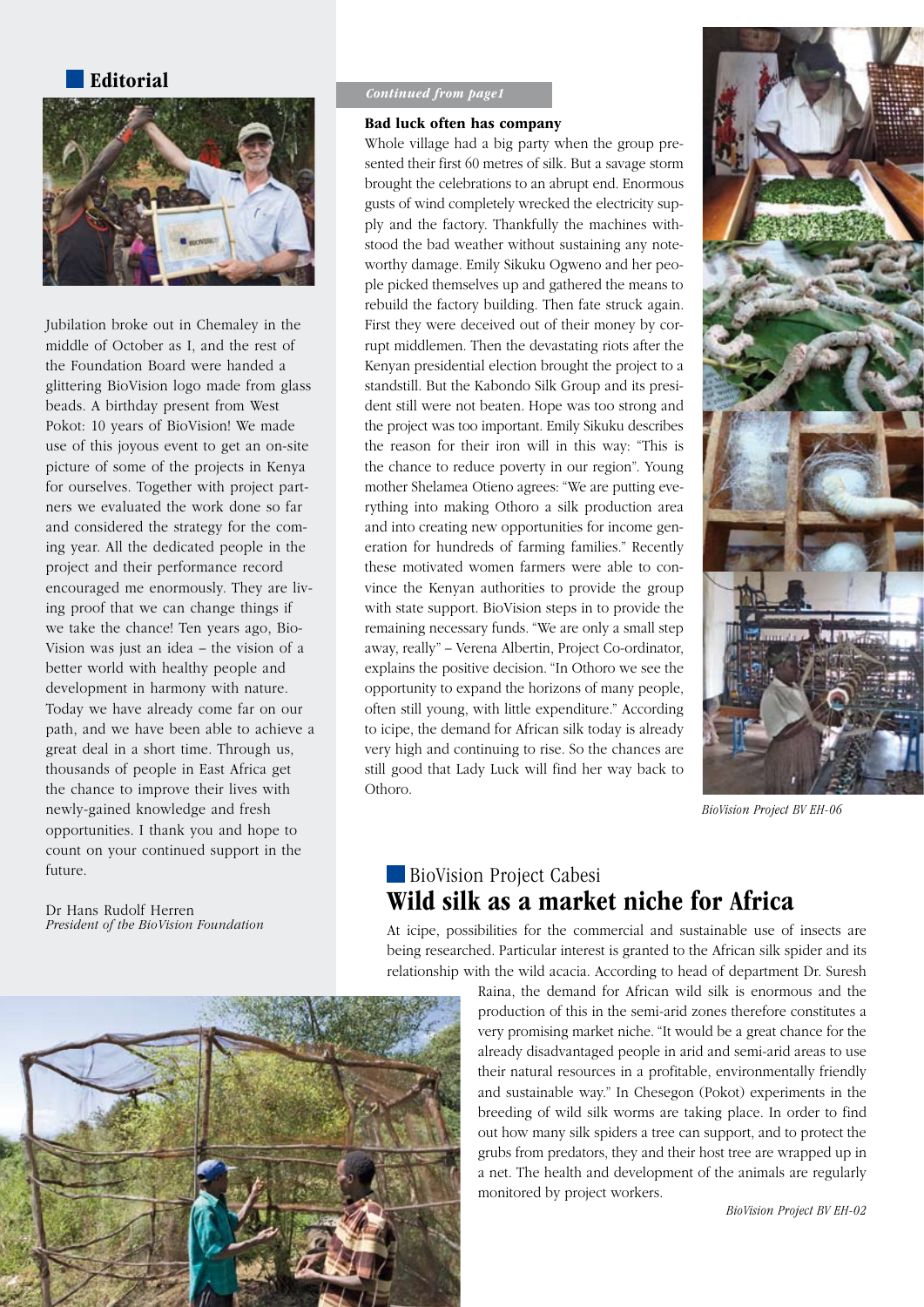### A Day in the Life of Asenath Akinyi in Muga Mother, widow and seed producer in Oboch

"I am clutching the money tightly in my – in various combinations. After lunch the fist as the cock crows and wakes me from my sleep. My uncle gave me the money, together with new shoes and beautiful clothes from Nairobi. When I lay finally fully awake, my hands were empty and my disappointment was enormous. It was only a dream. I am 25, I have three children and I have been a widow for nearly seven years. Simson, my husband, died at the age of 45 and left behind three wives. I am the youngest. Pamela, the middle wife, is 32, has five children and is a primary school teacher. The oldest of us, Consolata, is 45 and on a pension. She has no children of her own, so she adopted five orphans. When I was nineteen, Simson asked my parents for my hand in marriage. They asked me if I agreed, and I accepted. In our culture the men make all the decisions. I was warmly and openly welcomed by my companions; the older wives, and I still feel comfortable in their company. We are Christians and we follow the Bible. In the Bible it says David had many wives. We all have our own houses, cook for ourselves and our children, and are each responsible for our own housekeeping. Living with two 'co-wives' has its ups and downs. It is an advantage to not have to struggle through on my own. We look after each other's children, care for each other when we are ill and help out with the cooking when necessary. There are disadvantages of course, but I don't want to talk about them. My day always begins at 6am on the dot. I lie in bed for about 20 minutes until I am fully awake. Then I get up, clean the house, prepare the breakfast and wake the children, who make their way to school after eating. Then I carry out the rest of the household chores and work in the garden until about ten o'clock. I produce seeds, which I sell in front of the house on the street: maize, beans, rice, sorghum, cassava and amaranth. But what I make is barely enough to live on. At twelve I make lunch. At our house, lunch and dinner consist alternately of ugali with vegetables, rice with beans or sweet potatoes with green beans

children go back to school and I return to my stall. They return at half past five and do their chores: collecting wood, fetching water, looking after the sheep and goats, and every second day they must wash their uniforms. When I go back to the house at six, I make myself comfortable in my room. My favourite thing to do is to lie on the sofa and relax for a minute before I make the dinner. We usually eat at eight. After that I count the takings from my shop and the children do their homework. If they have problems, Pamela our schoolteacher can help them. At ten the children all lie down in the big bed together under the mosquito net. I retire to bed as well, but often the worries of the next day will keep me awake for a long time.

> *Recorded by Peter Lüthi in Oboch, October 2008*



## **TOF Radio on-air** Agricultural advice on the airwaves



Every Thursday evening between quarter past and half past eight, the audience rate soars for the National Kiswahili Service of the Kenyan radio station KBC. This is because nearly three million farmers in Kenya and the neighbouring border area of Tanzania are cranking up their transistor radios to hear the latest tips, trends and background information on organic agriculture from TOF-Radio.

The radio program corresponding to the BioVision farmers' newspaper *The Organic Farmer* (TOF) has been transmitted in Kiswahili every week since the end of August, thanks to the support of the Liechtenstein Development Service, LED.

You can hear a sample of TOF-Radio at www.biovision.ch under 'News'. *BioVision Project) BV IS-02*